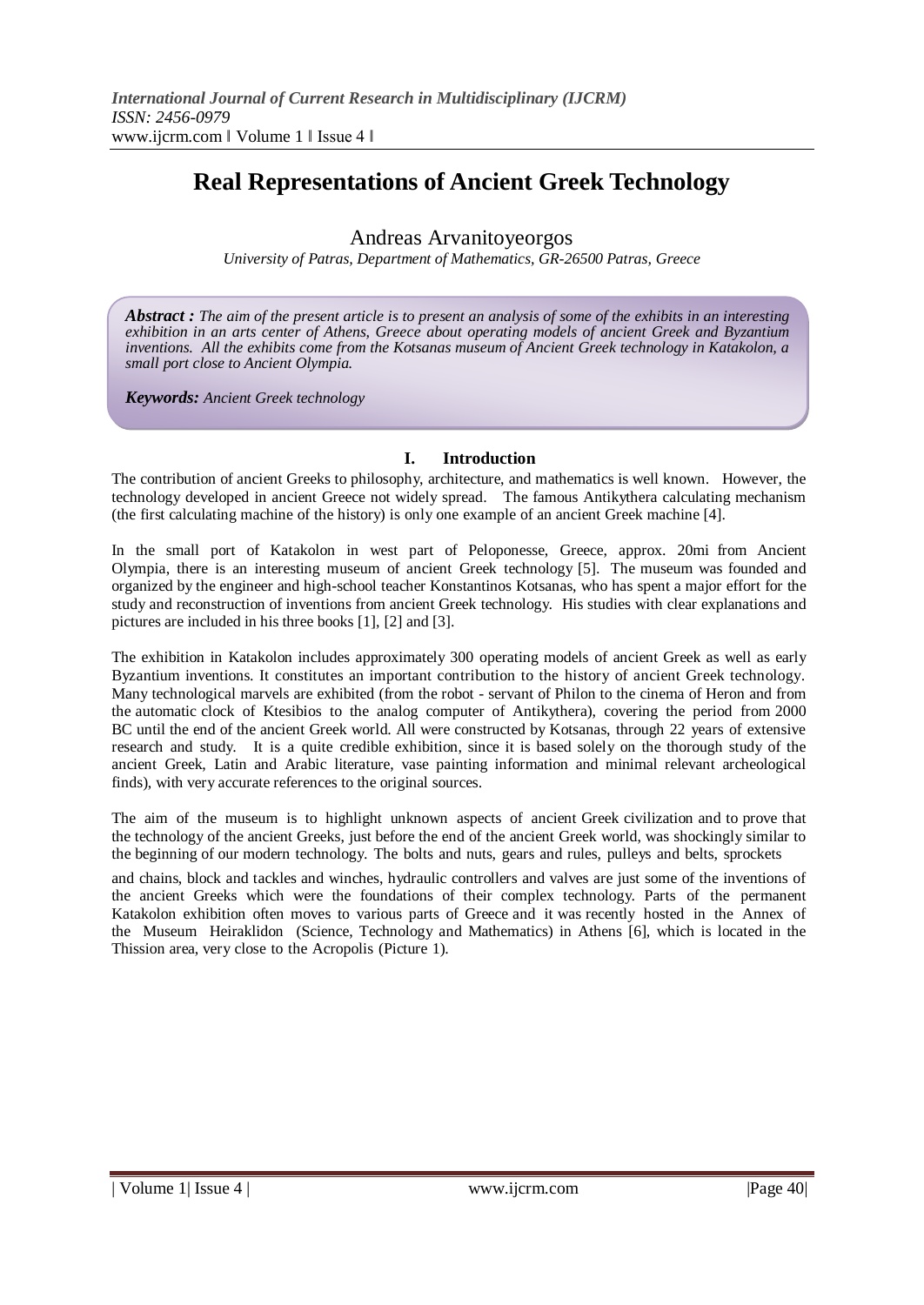

**Picture 1.** The Museum Heiraklidon Annex.

The exhibits are organized in 24 thematic categories, which are the following: The automatic theaters of the ancient Greeks, the clocks of the ancient Greeks, the automatics of Heron, the automatics of Philon of Byzantium, the mythical automatics of the ancient Greeks, the inventions of Ktesibios, the inventions of Archimedes, the elevating mechanisms of the ancient Greeks, the technology of the ancient Greek theater, the hydraulic technology of the ancient Greeks, measuring instruments, tools and machines, telecommunication, astrological measuring instruments, siege technology, textile technology, agricultural technology, medical technology, sport technology, nautical technology, flight machines, musical instruments, toys, measurements with man as measure, and geometric kinematic mechanisms of the ancient Greeks. The aim of the present article is to present some of the exhibits selected from the above thematic categories, through personal pictures taken (by permission) from the Museum Heiraklidon.

# **II. The hydraulic clock of ktesibios (picture 2)**

It was a marvel of automation, since the clock was able to operate continuously, without human intervention, indicating the 365 different hours of the year. The water from a spring supplied, through a spillway, the upper bronze container. This, in turn, supplied the smaller intermediate container which was a constant level controller through a system it contained (a conical valve on the float to interrupt the flow). Then a dripper supplied the tall bronze container, drop by drop, with a constant water supply. With the rising of water in it, the float rose and, through a shaft, a statuette with a pointer rose at the same pace. The pointer indicated the hour of 24 on a rotating drum containing a trace of hours of day and night depending on the date. At the end of the 24 hours, the water exceeded the side-built siphon and drained rapidly. On the descent of the float an ingenius drive system was activated in the ratio of 1 in 365 (which consisted of a toothed rule, a pawl, two gears and a worm gear) that ensured the rotation of the drum calibrated in 1/365 of its circumference as the pointer of the statuette now indicated the exact time of the next day.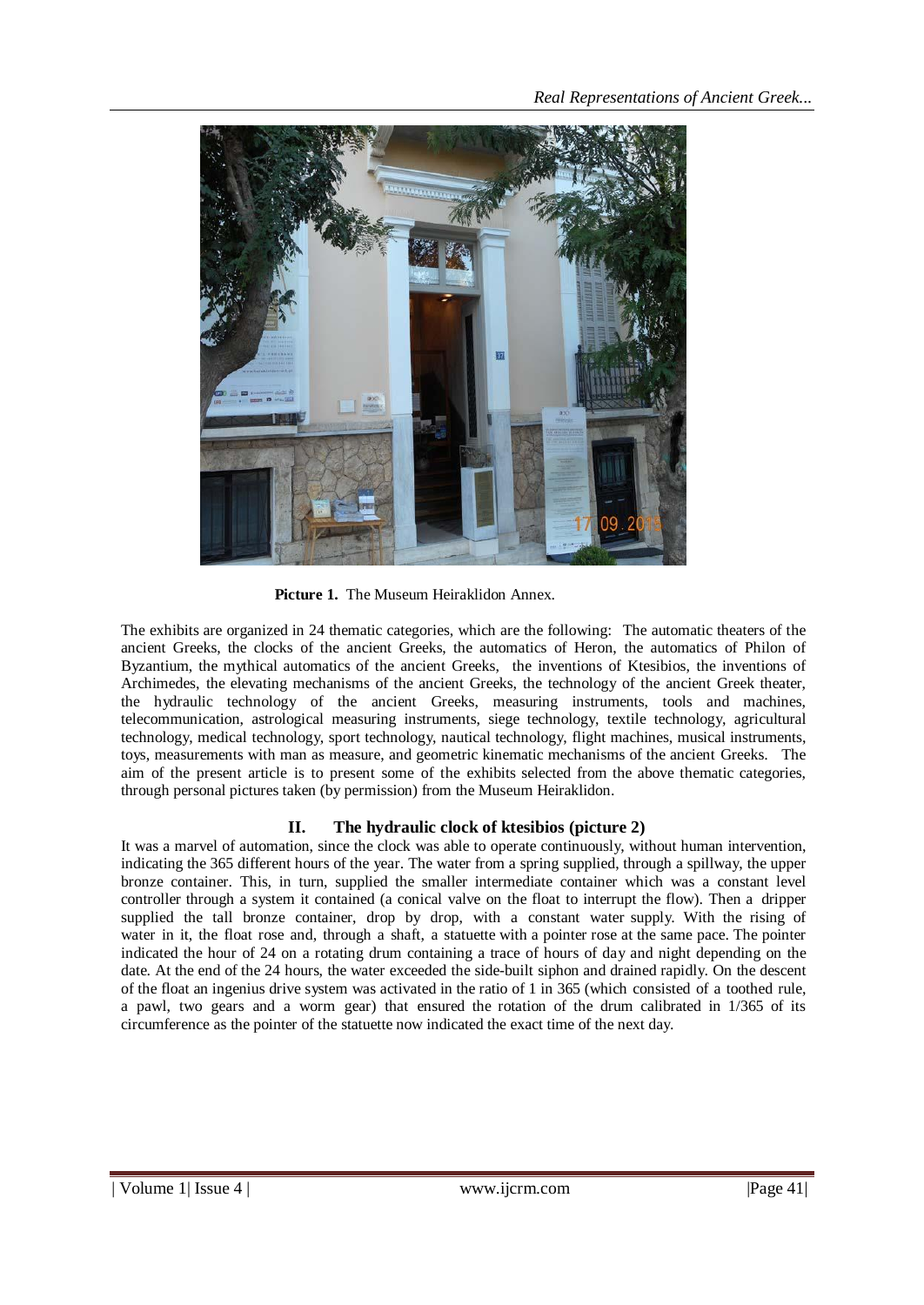

**Picture 2**. The hydraulic clock of Ktesibios.

# **III. The Repeating ("Polybolos") Catapult Of Dionysios Of Alexandria (Picture 3)**

It was an automatic repeating straight-spring catapult which had the possibility of launching arrows in succession and constituted the leading achievement of ancient Greek catapult engineering. The catapult was realized for the Rhodians. It was equipped with a turning roller that had two grooves (one lengthwise and one helical) and a wooden case that held the launch arrows. Also at both sides of its case it had two pairs of pentagonal sprockets (gears) that were connected with a wooden chain. A pin on each chain was connected at the same point with the slider of the catapult. The slider had a bent axle with its end entering the helical groove of the roller above. With the right rotation (by the operator of the weapon) of the handspikes at the rear sprockets the slider moved automatically forwards, the roller turned left automatically until the lengthwise groove was aligned with the corresponding opening of the arrow case and then an arrow fell into the groove of roller. At the same time the string entered automatically into the claw of the slider and a stable pin pushed the trigger automatically and locked the claw. With the left rotation of the sprockets the slider moved automatically backwards, the roller turned right automatically until the lengthwise groove was aligned with the receiver of the slider and the arrow fell automatically into this. At the same time a stable pin pressed the trigger automatically and the claw was lifted. Then the string was released automatically and the arrow was launched. With the continuous backward and forward movement of the handspikes in this way and in minimal time the operator launched in succession the all arrows of magazine. SOURCES: "Philon of Byzantium, Belopoietica", "Heron of Alexandria, Belopoietica".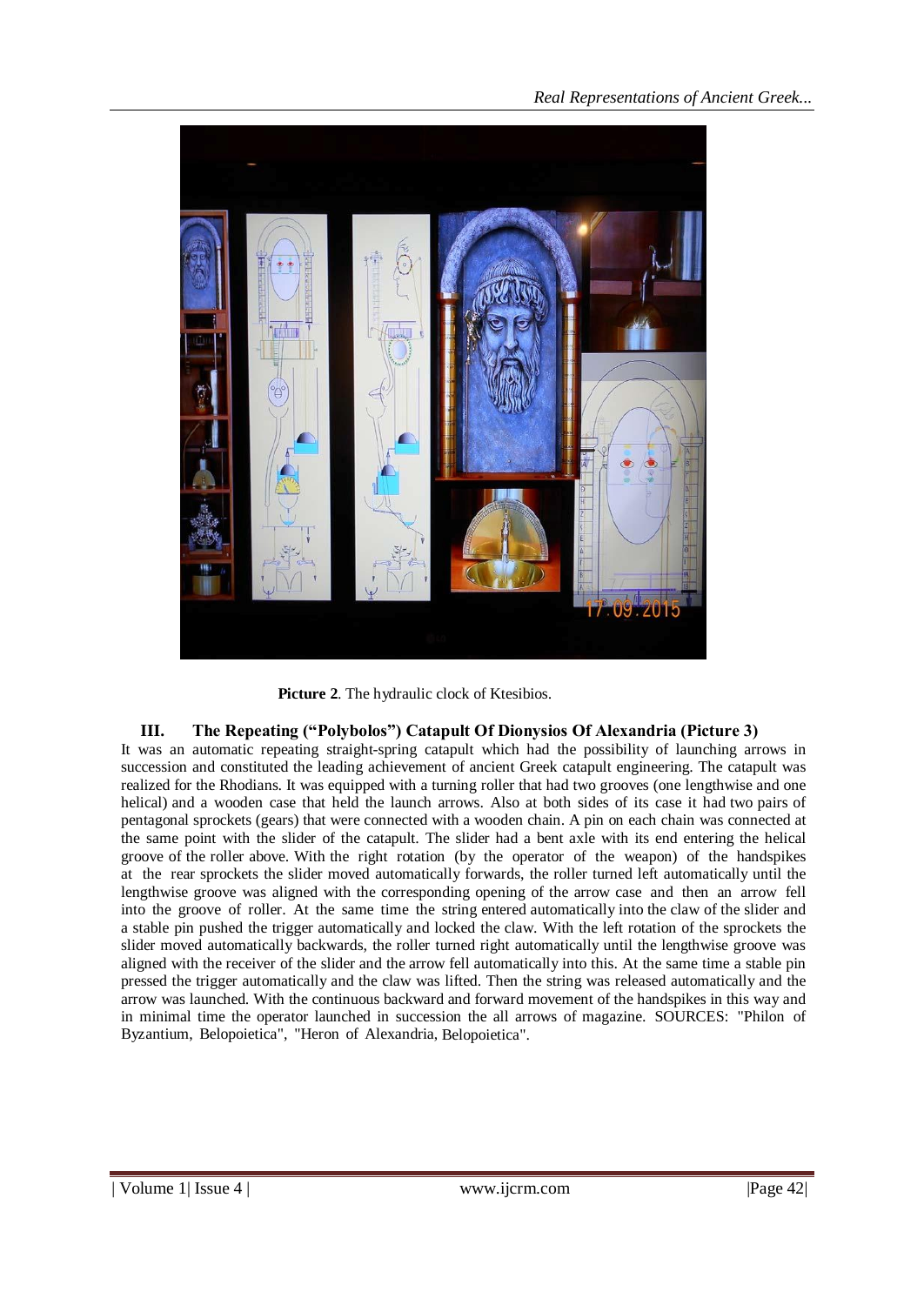

Picture 3. The repeating ("polybolos") catapult of Dionysios of Alexandria.

## **IV. The Pythagoras Cup (Picture 4)**

It was an ingenious wine cup which had a line that determined the limit of fulfillment and an axial or curved siphon. When one filled it excessively, the level of liquid covered the siphon and emptied automatically. It is considered an invention of Pythagoras (6th century BC) who wanted to teach his students the necessity of complying moderation in our lives. It is also called the cup of justice because it reflects the basic principles of justice (vituperation and vengeance). When the limit was exceeded (vituperation), lost was not only that which exceeded the limit but also that which had been acquired up to then. SOURCE: "Heron of Alexandria, Pneumatica".



**Picture 4.** The Pythagoras cup.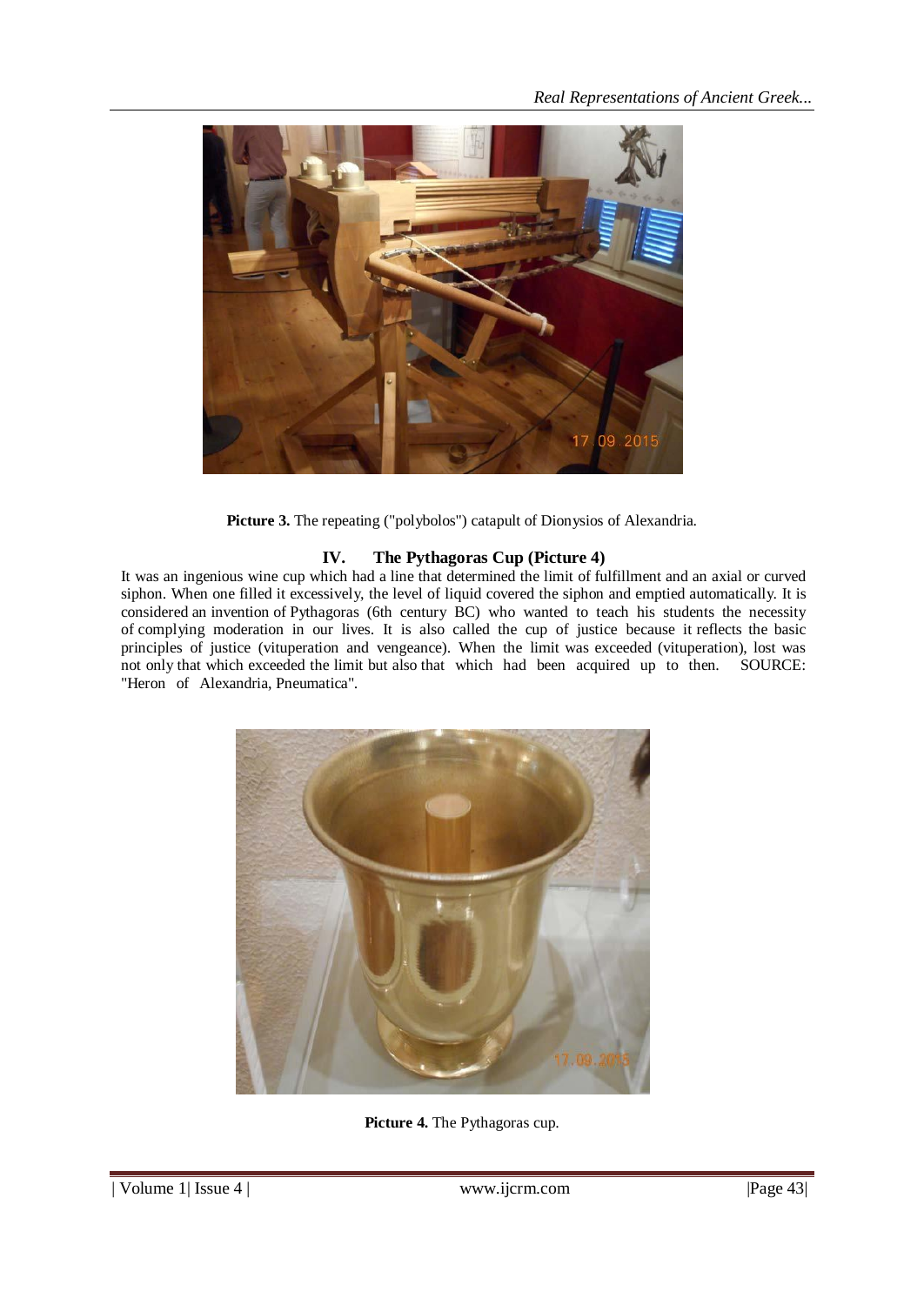# **V. Three Cryptography Devices (Picture 5)**

#### **a) Twofold waxed plates**

Wooden plates with their inner surface slightly curved and covered with black wax. A special wooden stick (with a pointed end on the one side for writing the message and a flat end on the other for erasing it) was used to engrave the message on the waxed surface with normal or cryptographic letters (i.e. with the use of dots instead of vowels, mirror writing, etc.), or in special cases under it (i.e. the message of the exiled Spartian Dimaratos in the Persian palace: "Xerxis is going to attack Greece". SOURCES: "Homer, Ilias, Z 156", "Αpollodoros, ΙΙ 3. 1", "Herodotos, Histories, I", "Polydeukis, Onomastikon, X57", "Αristofanis, Nefelai".

**b) Aeneas' cryptographic disc :**A disc with 24 holes (one for each letter of the alphabet) on the periphery, one in the centre and one more defining the letter "A". The sender formed the message by passing a thin thread through the holes of the relevant letters and the receiver read it by removing the thread and noting the letters from right to left. SOURCE: "Aeneas, Poliorkitika, 31".

**c) Cryptic relay (Laconian) :** A thin band (3mm) of cultivated leather rolled around a wooden cylinder, on which the sender would write the message and the receiver would read it by unrolling it onto a piece of wood of equal diametre. On this specific relay we can read the desperate message sent by the Laconians to Sparta after their defeat in the naval battle of Arginouse: 'the ships are lost, Mindaros is killed, the men are starving, we don't know what to do!' SOURCE: "Plutarch, Lives parallel (Lysandros), 19".



**Picture 5.** a)Twofold waxed plates, b) Aeneas' cryptographic disc and c) Cryptic relay (Laconian).

### **VI. The Ingenious Wine-Jug Of Philon (Picture 6)**

It was a jug (conception of Philon of Byzantium) from which water, wine or watered- wine, depending on the will of cupbearer, was poured automatically. It consisted of a vertical diaphragm that separated the jug into the compartments of water and wine and the outlet fluid pipes which, however, were found one inside the other so that outside the jug they appeared as one. The jug had an airtight lid which made it impossible for the fluids to flow at its inversion because of the vacuum that was created by the inability to substitute the outlet fluids with air. Two tubes began in the middle of the jug and reached the neck so that they formed its handle. At the sides of the tubes there were air holes which the cupbearer covered with his finger. With the combinational disclosure of the air hole of the water compartment, wine compartment or even the two simultaneously, the cupbearer allowed the incoming air into the corresponding compartments and the flow of water, wine or watered-wine according to the wish of the visitor. SOURCES: "Philon of Byzandium, Pneumatics".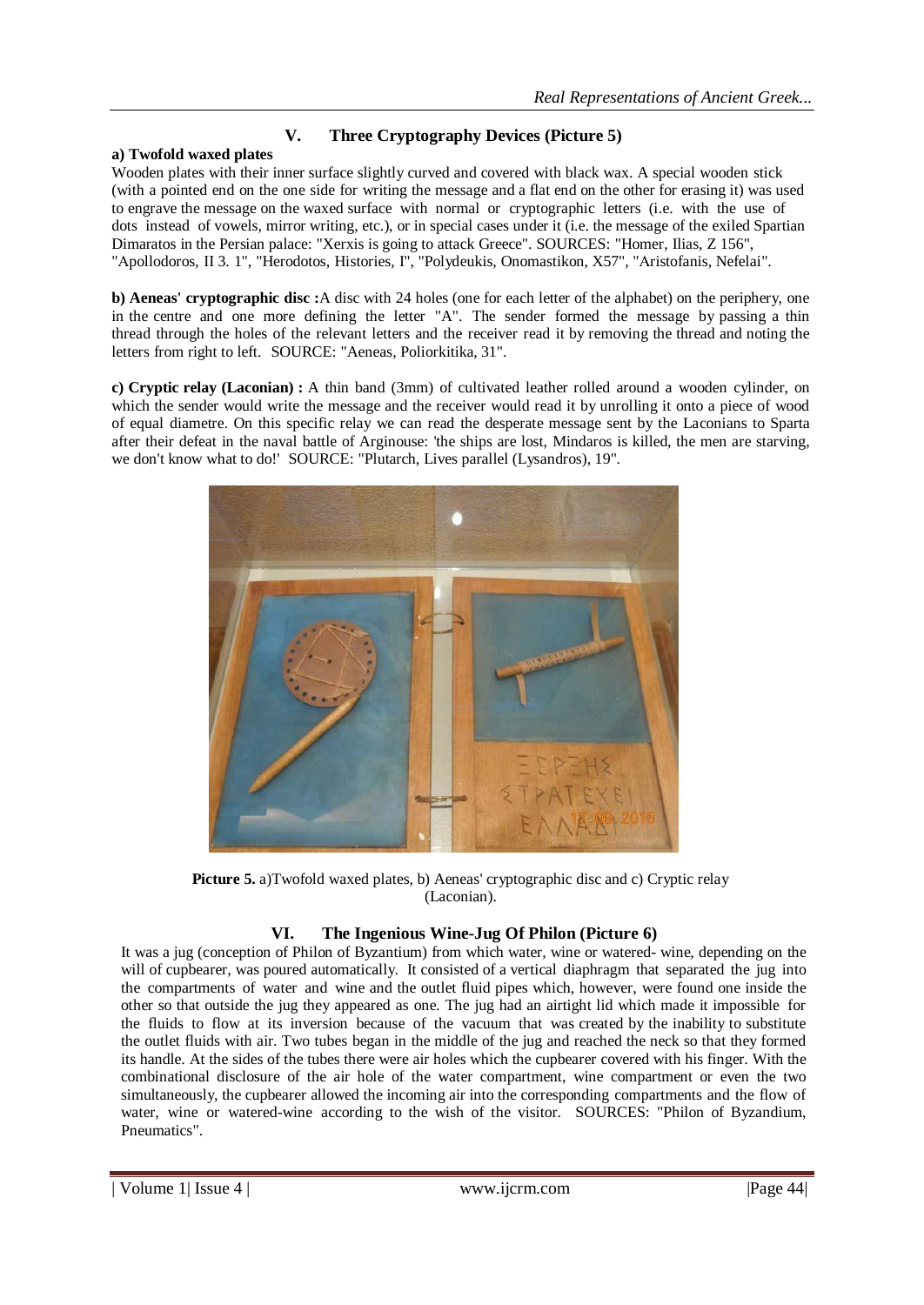

**Picture 6.** The ingenious wine-jug of Philon.

## **VII. The Hydraulic Endless Screw Of Archimedes (Picture 7)**

This is a mechanism for pumping water with a small difference in height still used today for transporting fluids or granular materials. It consisted of a wooden shaft which had eight convolutions (curves) of thin and flexible willow or wicker branches (one stuck on top of the other) so that a screw of eight beginnings was created. The screw worked within a wooden pipe. The device was placed in the water with an inclination of 30 degrees. With the manual rotation of the screw, the water (trapped within its coils) rose and flowed from the mouth of the pipe. SOURCE: "Vitrouvius, On architecture X".



**Picture 7.** The hydraulic automaton of the «chirping birds» and of the «returning owl».

### **VIII. The Hydraulic Automation Of The "Chirping Birds" And The "Returning Owl" (Picture 8)**

It was a conception of Philon of Byzantium (which was improved by Heron of Alexandria) depicting birds chirping when an owl turned away from them and they stopped when it turned towards them. Automatically, the theme was repeated continuously. For the operation of the automaton, water from a spring was driven inside the upper airtight container forcing the air to leave through a pipe. Because the pipe-flute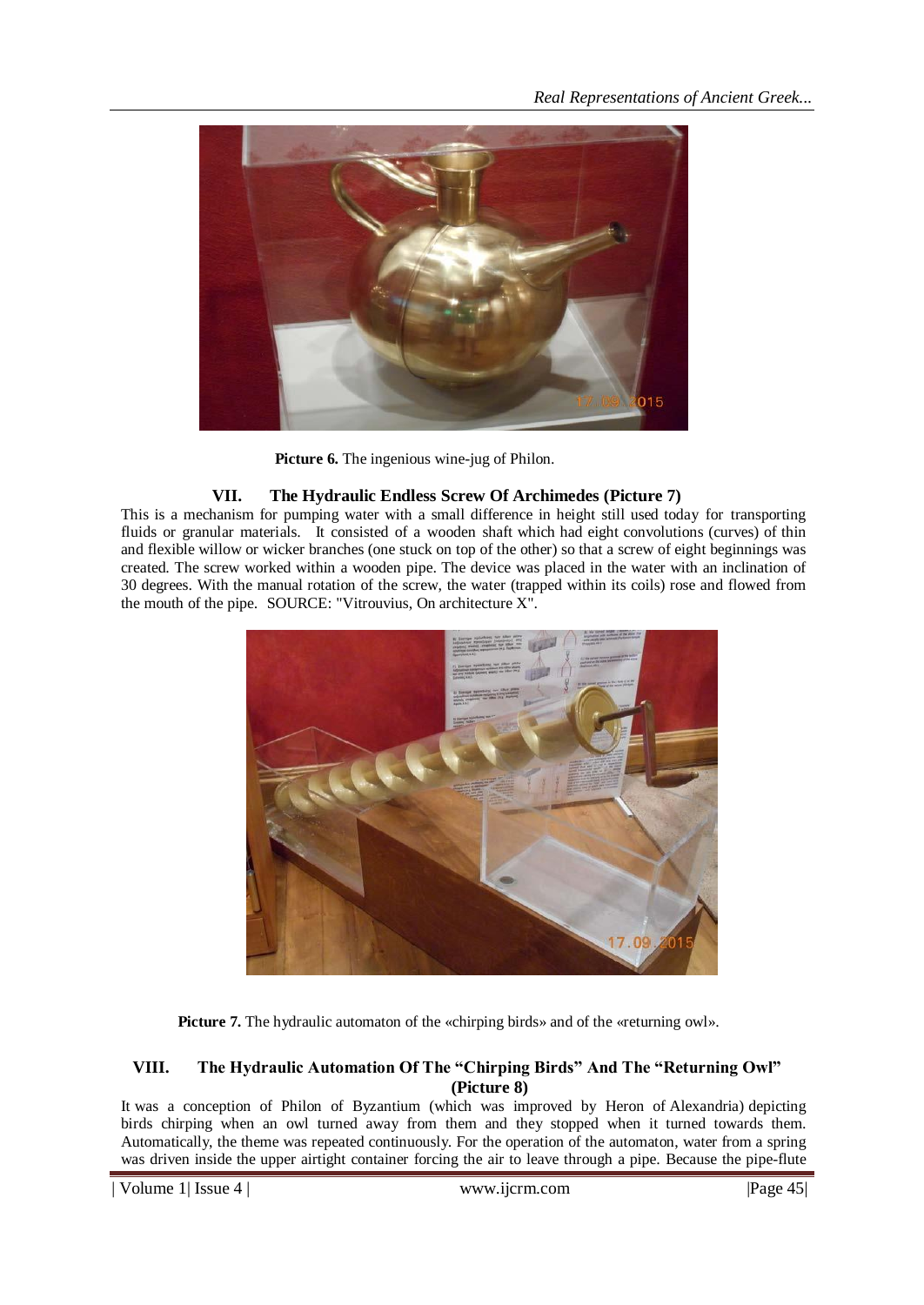led to water, the oscillating wavelength produced a chirp with notes of different frequency. Then when the water level exceeded the curved siphon of the container, it emptied through it to the intermediate container, diverting a yoke to the side. This forced the built-in rotating shaft supporting the owl to turn towards the birds that then stopped chirping. When the water level exceeded the axial siphon of the intermediate container, it emptied through to the lower container, diverting the yoke towards its counterweight, which caused the owl to turn away from the birds that

then began to sing again, etc. SOURCES: "Heron of Alexandria, Pneumatics, A 16", "Philon of Byzantium, Pneumatics, 61''.



**Picture 8.** The hydraulic automation of the "chirping birds" and the "returning owl".

# **IX. The Alarm Clock Of Plato (Picture 9)**

The upper ceramic vessel supplies the next vessel through an (appropriately calculated for every case) outflow funnel. When the second vessel becomes full at the programmed moment through the internally located axial pipette, it evacuates fast towards the next closed vessel and forces the contained air to come out whistling through a tube at its top. After its function, the third vessel empties slowly (through a small hole located at its bottom) towards the lower storage vessel in order to be reused.



**Picture 9.** The alarm clock of Plato.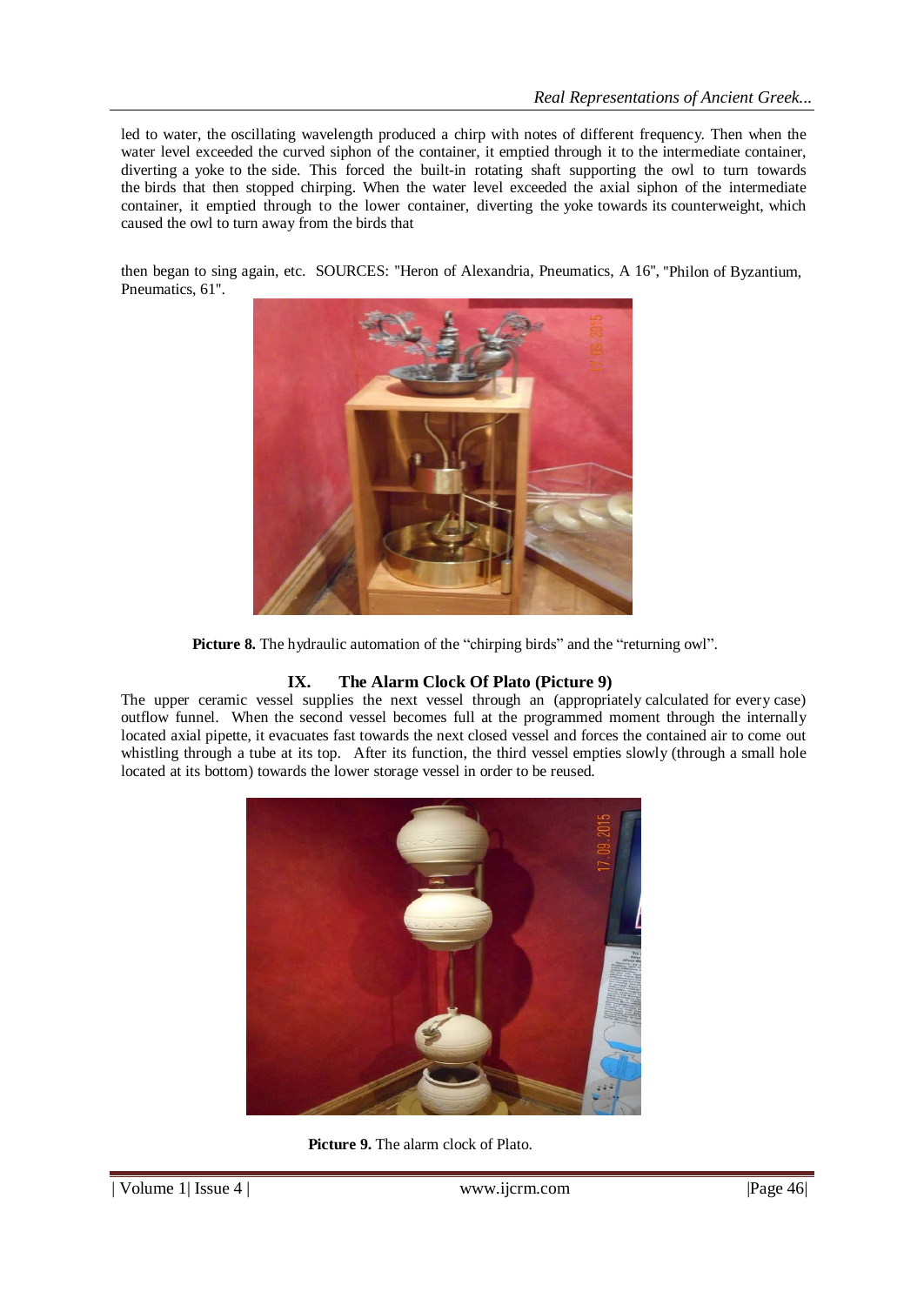#### **X. The Mobile Automatic Theatre Of Heron Of Alexandria (Picture 10)**

A precise reconstruction of Heron's mobile automatic theatre which presents the myth of Dionysos.

Act 1:The mobile theatre moves automatically to another programmed position (doing compilations of rectilinear and circular movements).

Act 2: Fire is lit on the altar in front of Dionysos. Water springs from his holy stick and wine from his cup is poured onto the small panther.

Act 3: The place around the four columns of the base is crowned with flowers. The sound of drums and cymbals are heard while the six Bacches move dancing around the temple.

Act 4: The musical instruments stop and Dionysos turns to the other side of the temple. The winged Niki (Victory) turns with him.

Act 5: Fire lights on the other altar of the temple and from his holy stick, water springs again and from his cup, wine is poured onto the small panther.

Act 6: The sound of drums and cymbals are heard again while the six Bacches move backwards dancing around the temple.

Act 7: The musical instruments stop and the mobile theatre moves automatically to its initial position (by moving backwards doing compilations of rectilinear and circular movements).

All of these are accomplished automatically by the movement of tens of metres of wisely mechanically timed (=programmed) threads that are pulled from the force of a lead weight which fall at a steady pace in a clepsydra with grain (millet). With the clockwise, the releasing and the counter-clockwise winding of threads around axles and reels, the following is accomplished a) the forward movement (rectilinear or circular) of the automatic and the clockwise turns of the mechanisms, b) stillness and c) the backward movement (rectilinear or circular) of the automatic and the counter- clockwise turns of the mechanisms. To start the show, the rope from the front side of the base needs only be pulled. SOURCE: "Heron of Alexandria, Automatopoetike".



**Picture 10.** The mobile automatic theatre of Heron of Alexandria.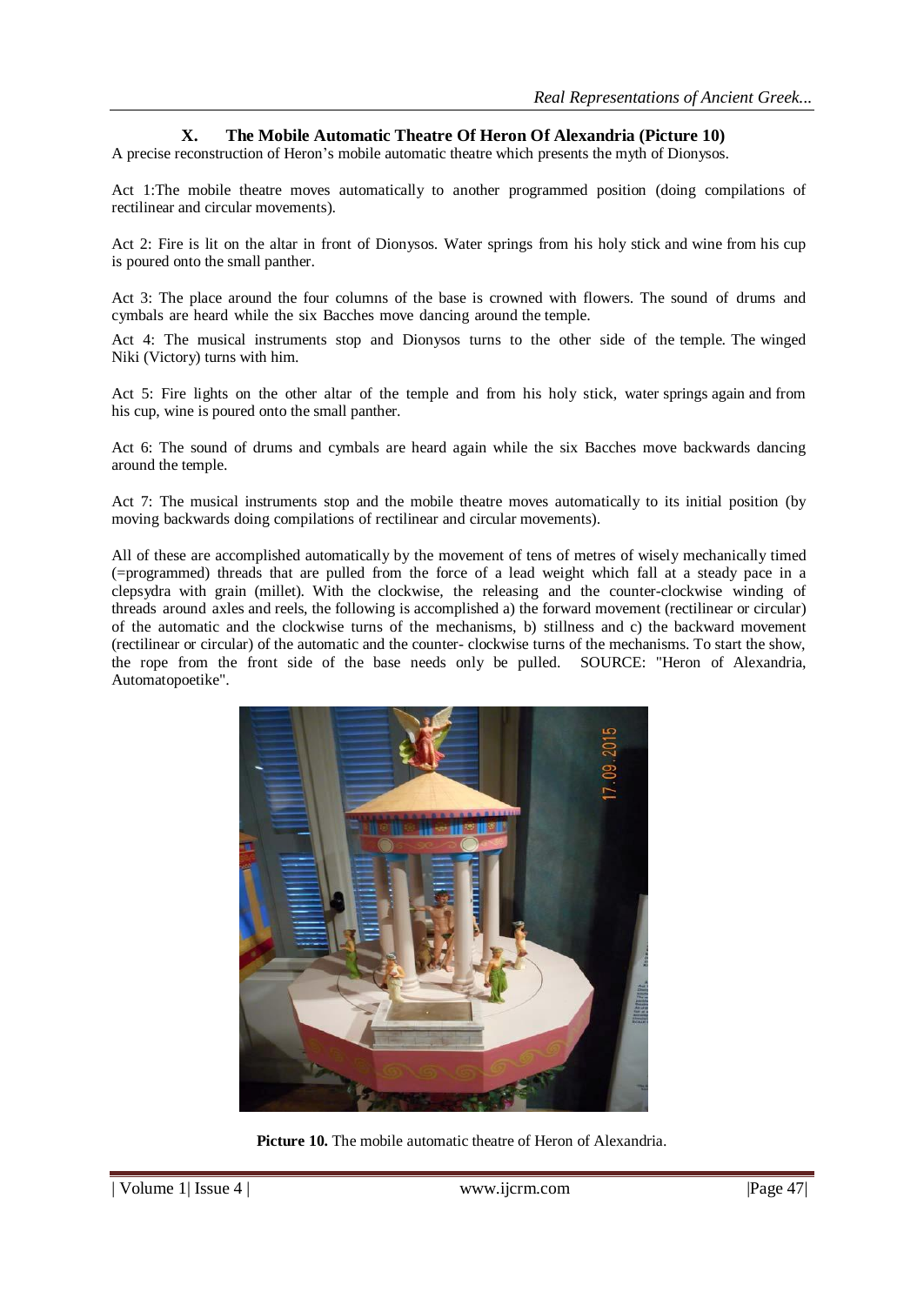### **XI. The Automatic Servant Of Philon (Picture 11)**

Maybe the first operating robot of humanity. This was a human-like robot in the form of a maid which in her right hand held a jug of wine. When the visitor placed a cup in the palm of her left hand, she automatically poured wine initially and then she poured water into the cup mixing it when desired. Description of the operation: Inside the maid, there are two airtight containers (with wine and water, respectively). At their bottom there are two tubes leading their content through her right hand to the lip of the jug of wine. Two air pipes start at the top of the containers, go through their bottom and lead curved into her stomach. Her left arm is linked, through the articulation, to her shoulders, while a winding rod (spring) that is positioned in extension of the restraining rod raises it. Two pipes start at the same point (joint) and come down (going through and freeing the curved perforated ends of the air pipes). The pipes of the joint have two holes or tears at their ends, with the hole in contact with the container of wine preceding that which is connected with the water container. When the cup is placed into the maid's palm, her hand comes down and the tubes of the joint are lifted. The hole in one pipe is aligned with the air pipe of the wine container, air enters the container and wine flows from the tube into the cup. When the cup of wine is half- full, the hand (due to weight) descends further, the passage of the air pipe of wine obstructs and the flow stops. At the same time the other tube is aligned with the air pipe of the water container and it begins to flow thus diluting the wine. When the cup is full, the hand (due to weight) descends further, the passage of the air pipe with water obstructs and the flow stops. Also, if the cup is removed at any moment, the left hand rises, the tubes of the joint descend, cutting off the air pipes, creating vacuum in the containers and stopping the liquid flow. The maid then fills the cup with wine or diluted with water of desired quantity depending on the time it is pulled from her palm. SOURCE: ''Philon of Byzandium, Pneumatics''.



**Picture 11.** The automatic servant of Philon Further descriptions as well as interactive presentations of all models can be found in [5].